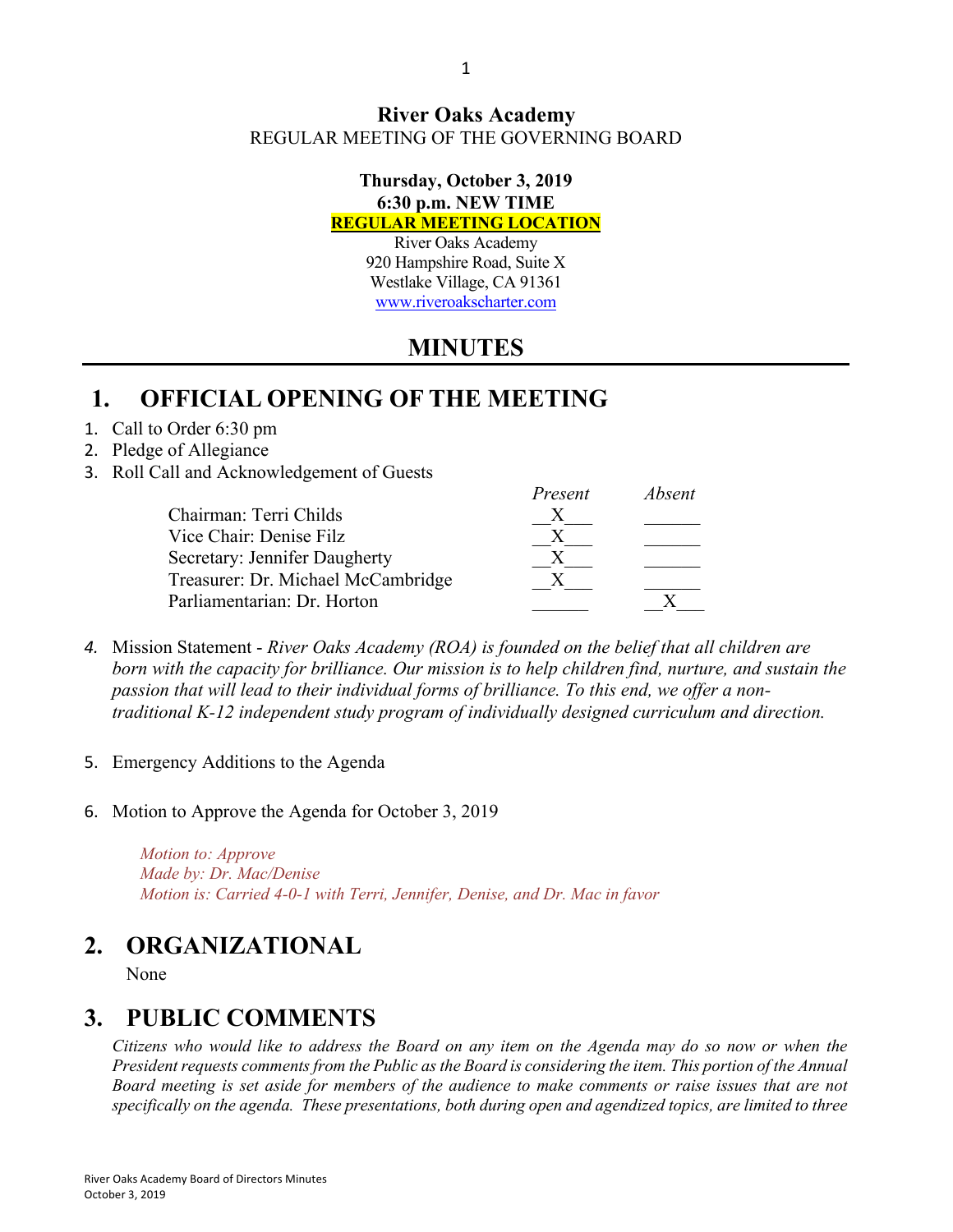*(3) minutes per presentation and the total time allotted to non-agenda items will not exceed fifteen (15) minutes.*

# **4. INFORMATION AND DISCUSSION ITEMS**

*These items are presented to the Board for information only and are not subject to action at this meeting. These items may be added to a future meeting for action by the Board.*

- 1. Budget Committee Informational (10 min) Budget Committee will be meeting in November
- 2. Parent Advisory Council (PAC) Informational (10 min) None
- 3. Teacher's Report Informational (10 min)
	- a. Math Fraction Game presented by Leslie and Maria
	- b. Leslie shared the teacher report. The detailed report is available in the Oct.  $3<sup>rd</sup>$ Minutes, 19-20 Board Binder.
- 4. Oxnard Resource Center Report—Informational (10 min)
	- a. Maria shared the Oxnard report. A detailed report is available in the Oct.  $3<sup>rd</sup>$  Minutes, 19-20 Board Binder.
- 5. Student Report Informational (10 min) None
- 6. Career Pathways Report Informational (10 min)
	- a. Kathy shared the Career Pathways Report. A detailed report can be found in the Oct. 3<sup>rd</sup> Minutes, 19-20 Board Binder.
- 7. High School Guidance Counselor Report—Informational (10 min) None
- 8. Report-Progress measuring local indicators (10 min)
	- a. Claudia shared this report taken from the Dashboard and surveys. Detailed report is in the Oct. 3rd Minutes, 19-20 Board Binder.

## **5. REPORTS**

- 1. Chairman's Report
	- a. Terri shared she enjoyed the opportunity to observe the Oxnard campus one afternoon while students present and workshops were in session.
- 2. Individual Board Member Report None
- 3. Director's Report
	- a. Claudia shared her Director's Report. A detailed report is available in the Oct. 3rd Minutes, 19-20 Board Binder.
- 4. BSA Report None
- 5. VCOE Report None

# **6. CONSENT AGENDA ITEMS**

*Actions proposed for the Consent Agenda are items consistent with adopted policies and approved practices of River Oaks Academy and are deemed routine in nature. The Board will be asked to approve all of the Consent Agenda items by a single vote unless any member of the Board or the Public asks that an item be removed from the Consent Agenda and considered and discussed separately.*

- 1. Consideration to approve the Minutes for the September 12, 2019 Board Meeting
- 2. Consideration to approve the ROA Financial Statement
- 3. Consideration to approve the ROA Board Report of Purchase Orders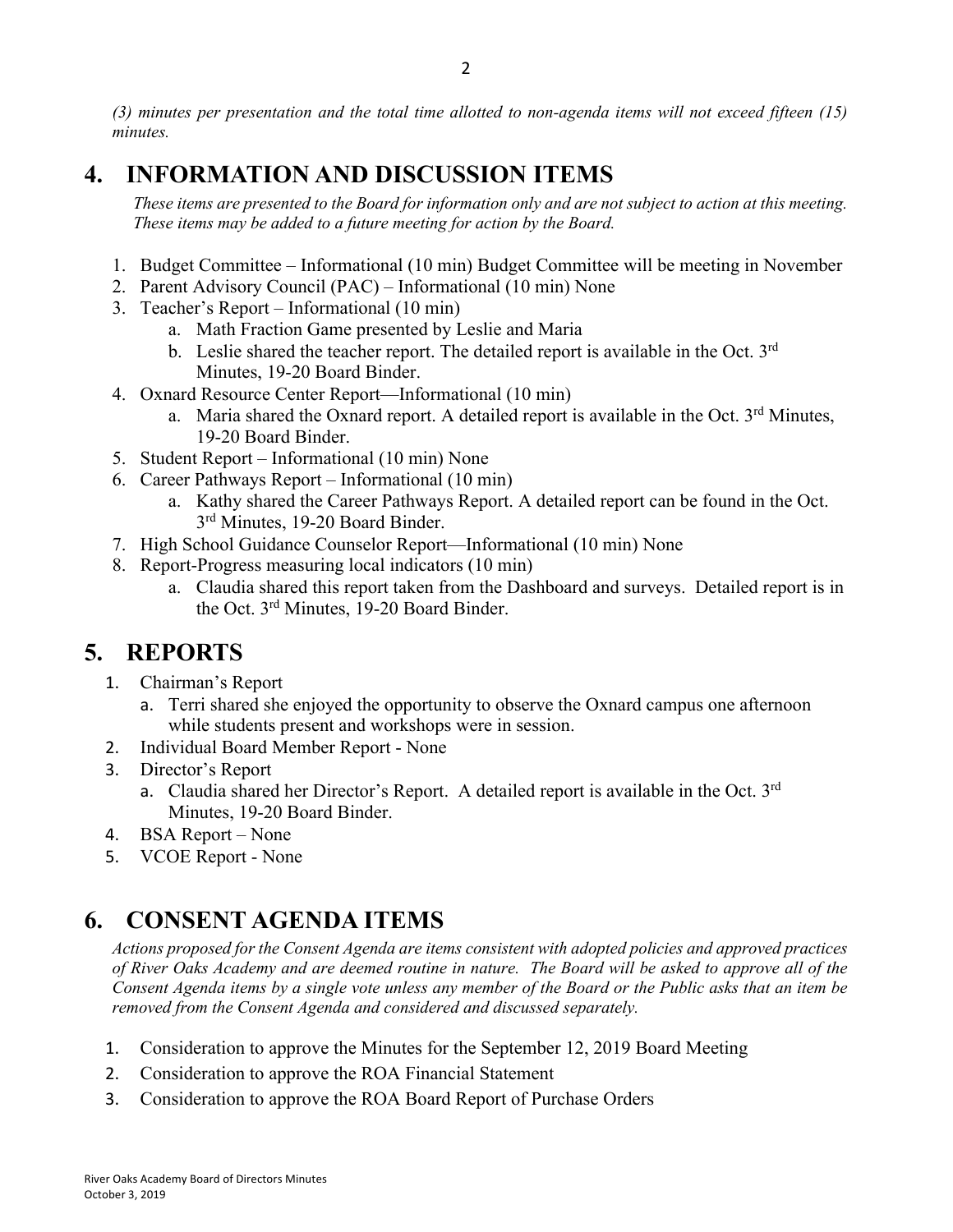#### 4. Consideration to approve the ROA PAC Transaction Detail Report

*Motion to: Approve Made by: Jennifer/Dr. Mac Motion is: Carried 4-0-1 with Terri, Jennifer, Denise, and Dr. Mac in favor*

### **7. ACTION ITEMS**

1. Review, Discussion, and Approval of Addendum B to the ROA Bylaws. Board Members new positions for the 2019-2020 school year.

a) As per the board discussion at the September 12, 2019 board meeting, the board's new positions were established for the 2019-2020 school year.

*Public Comments: None Motion to: Approve Made by: Dr. Mac/Denise Motion is: Carried 4-0-1 with Terri, Jennifer, Denise, and Dr. Mac in favor*

- 2. Review, Discussion, and Approval of the quote for a new copier for our Oxnard facility. Not to exceed \$231.11/month.
	- a) Our current copier in Oxnard dates back to 2006. It is old, outdated and unreliable. This is a new copier with all the bells and whistles to help us be productive and also has WIFI capability, which allows us to scan and fax.

*Public Comments: None Motion to: Approve Made by: Denise/Jennifer Motion is: Carried 4-0-1 with Terri, Jennifer, Denise, and Dr. Mac in favor*

- 3. Review, Discussion, and Approval of the quote for an updated copier for our Westlake office. This is to replace the current copier lease, which is at a cost of \$295.70/month. The new cost is not to exceed: \$293.87/month
	- a) The monthly lease price will decrease by a couple of dollars, however, this is a brand new copier and we will be signing a new lease for it.

*Public Comments: None Motion to: Approve Made by: Dr. Mac/Jennifer Motion is: Carried 4-0-1 with Terri, Jennifer, Denise, and Dr. Mac in favor*

- 4. Review, Discussion, and Approval of the following contracts, which were late additions to the workshop schedule.
	- a. Parker Anderson; WL science class; not to exceed: \$720.00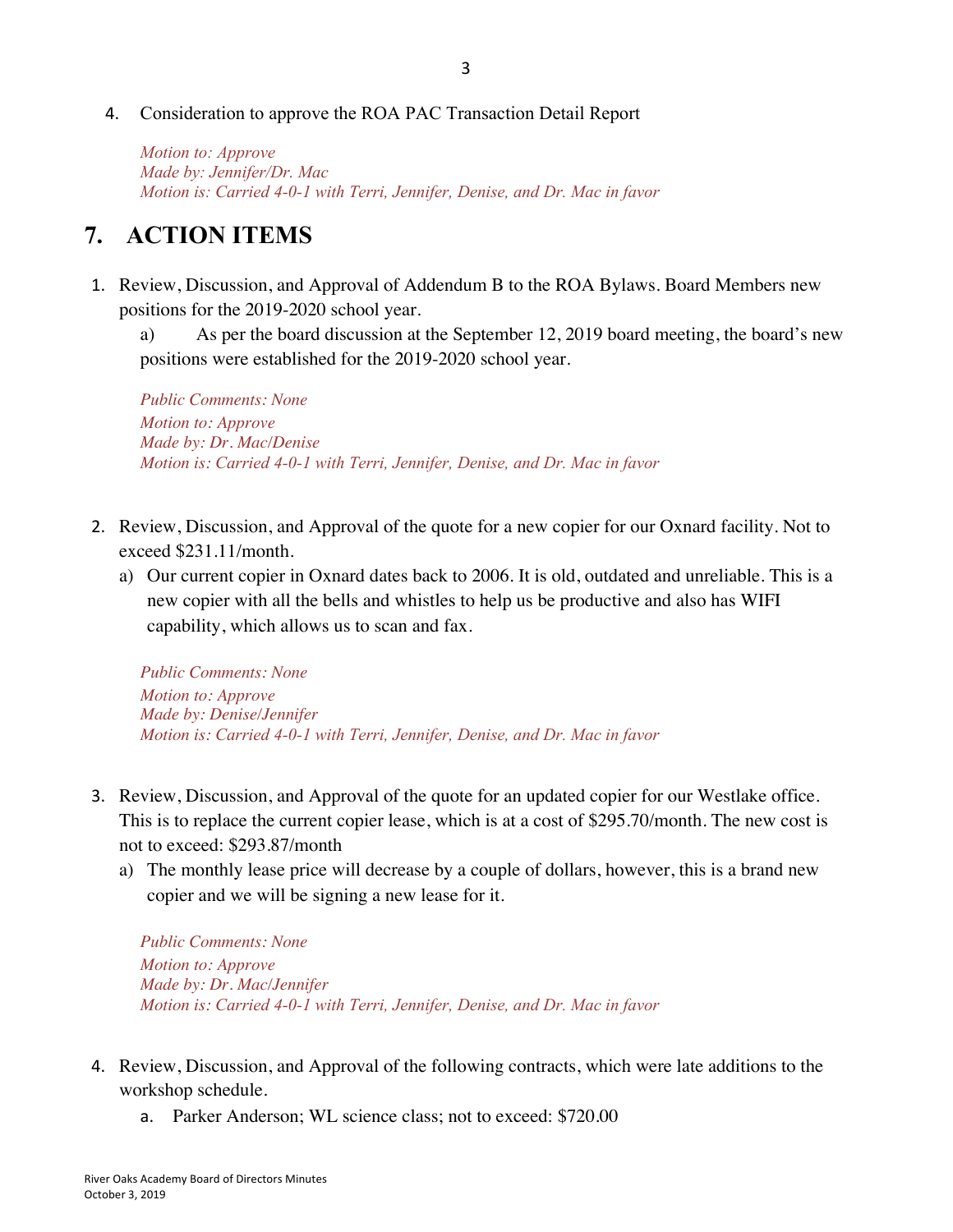*b.* Andrea Diamond, Oxnard science class; not to exceed: \$1,710.00

*Public Comments: None Motion to: Approve Made by: Denise/Dr. Mac Motion is: Carried 4-0-1 with Terri, Jennifer, Susan, and Dr. Mac in favor*

5. Review, Discussion, and Approval of the resignation of Facilitator Teacher #13, employee #192000036 as of Friday, September 20.

*Public Comments: None Motion to: Approve Made by: Dr. Mac/Jennifer Motion is: Carried 4-0-1 with Terri, Jennifer, Denise, and Dr. Mac in favor*

- 6. Review, Discussion, and Approval River Oaks Anti-Nepotism Policy.
	- a) As per the suggestion from our legal team, we have added an Anti-Nepotism Policy for transparency purposes.

*Claudia shared to keep updated on policies she would like this to be added to our policies.*

*Public Comments: None Motion to: Approve Made by: Denise/Dr. Mac Motion is: Carried 4-0-1 with Terri, Jennifer, Denise, and Dr. Mac in favor*

- 7. Review, Discussion, and Approval of a Substitute to help out when teachers are at a conference and for additional help in the focus room and with meetings when needed. Average not to exceed 2 days/week, unless in an emergency. At the regular substitute rate; not to exceed \$125/day (per our sub rate schedule)
	- a) We reviewed this with Benny and Rudy. Staff is getting pretty maxed out at this time, and help may be needed, especially when staff attends conferences, or for staffing shortages.

*Claudia shared the need for ROA to have a person be a substitute.*

*Public Comments: None Motion to: Approve Made by: Jennifer/Denise Motion is: Carried 4-0-1 with Terri, Jennifer, Denise, and Dr. Mac in favor*

- 8. Review, Discussion, and Approval of the quote from Time 4 Learning for 20 licenses. Not to exceed: \$4,080.00
	- a) This online platform is one we use for students who learn better with an online format.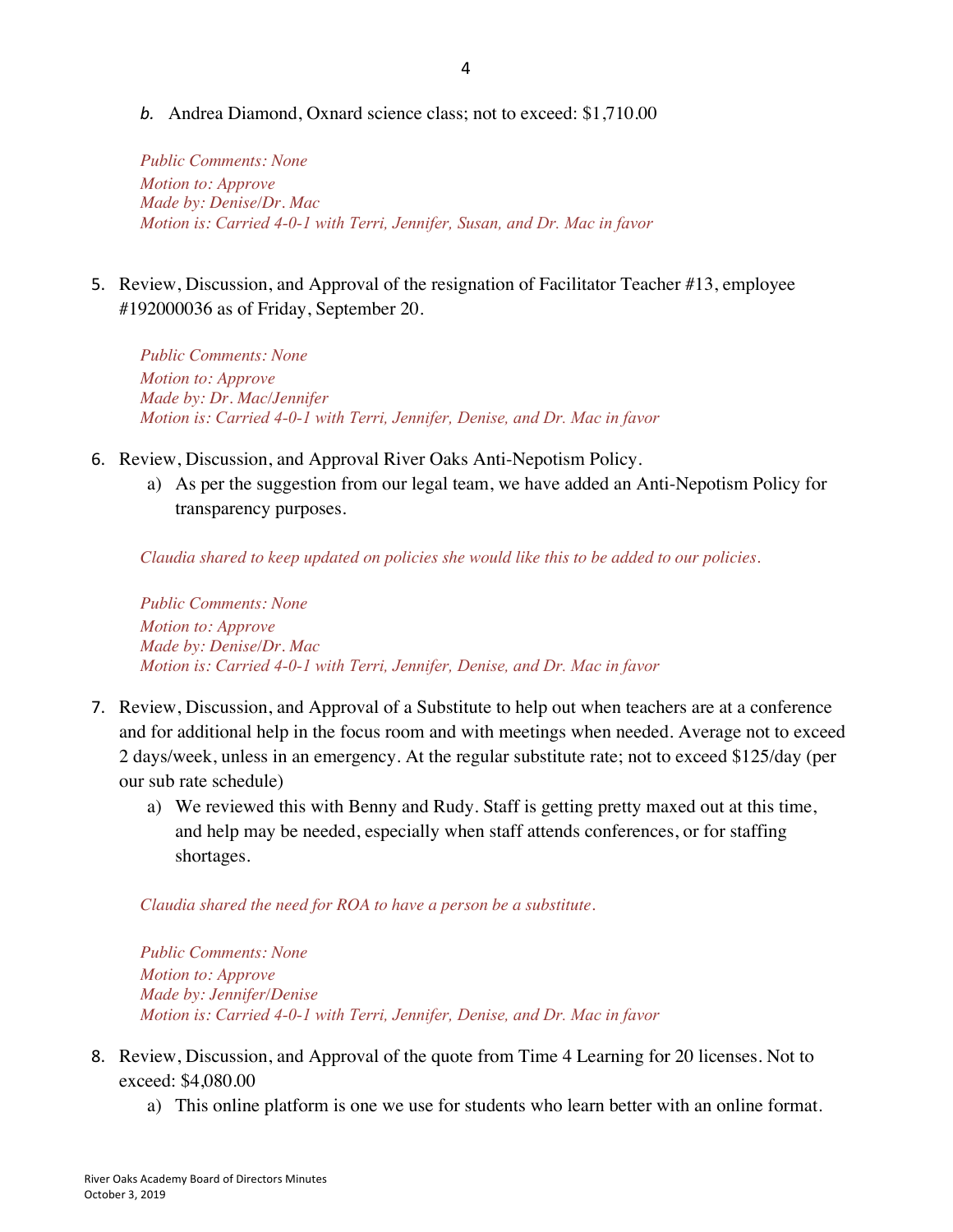*Claudia shared this is a good online platform for students who like to work online.*

*Public Comments: None Motion to: Approve Made by: Dr. Mac/Denise Motion is: Carried 4-0-1 with Terri, Jennifer, Denise, and Dr. Mac in favor*

- 9. Review, Discussion, and Approval of the quote for RightStart Mathematics. Not to exceed \$3,718 (plus shipping).
	- a) This product has been extensively used for math games at the resource centers. We have had multiple trainings for staff and staff in turn trained parents who are now asking to get those games to use in their homes. We also implemented this product in a variety of workshops.

*Leslie shared all of the staff have been trained so they can show parents how to use the games with their student(s).* 

*Public Comments: None Motion to: Approve Made by: Jennifer/Denise Motion is: Carried 4-0-1 with Terri, Jennifer, Denise, and Dr. Mac in favor*

- 10. Review, Discussion, and Approval of having Ms. Julie Tunick from the Ludington Institute join us with our SEL efforts and run a group for us addressing life skills, socialization skills as well as discussing skills to deal with anxiety. Not to exceed: \$800 for a 6-8-week group session.
	- a) This is an incredible addition to our program and will allow us to utilize Ms. Tunick's talents to help our youngster with SEL issues. Ms. Tunick is a registered MFT. Ms. Tunick also stated that she would like to volunteer some hours with our school.

*Claudia shared Julie wants to come help out ROA along with being a volunteer. Claudia shared ROA has been hoping to find someone to help in this capacity.*

*Public Comments: None Motion to: Approve Made by: Denise/Dr. Mac Motion is: Carried 4-0-1 with Terri, Jennifer, Denise, and Dr. Mac in favor*

### **8. CLOSED SESSION**

During this meeting the Board may adjourn to Closed Session to review and consider the topics below:

None